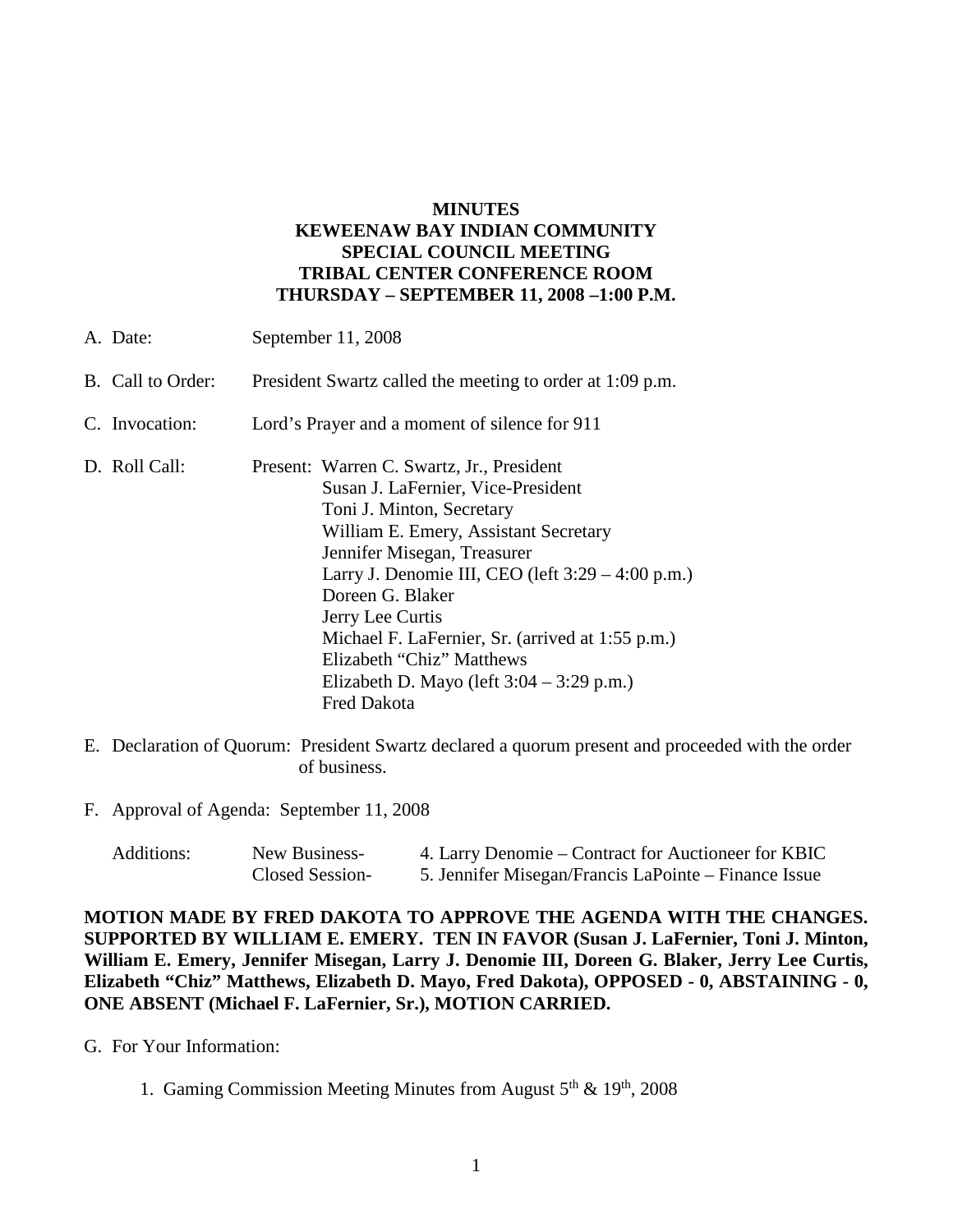H. Old Business:

1. Toni Minton, Secretary – 3rd Reading Proposed Election Ordinance 2008-04

Adoption of Election Ordinance 2008-04- Toni reviewed the changes in the ordinance (typo's, definitions) [See Legislative File]

## **MOTION MADE BY TONI J. MINTON TO ADOPT THE PROPOSED ORDINANCE 2008-04 ELECTION ORDINANCE. SUPPORTED BY SUSAN J. LAFERNIER.**

Elizabeth Mayo discussion on the order of the amendments being made-

**MOTION MADE BY ELIZABETH D. MAYO TO ASK MR. BAKER'S OPINION ON THE RIGHT WAY TO DO THIS. SUPPORTED BY FRED DAKOTA. SEVEN IN FAVOR (Susan J. LaFernier, Toni J. Minton, Larry J. Denomie III, Jerry Lee Curtis, Elizabeth "Chiz" Matthews, Elizabeth D. Mayo, Fred Dakota), THREE OPPOSED (William E. Emery, Jennifer Misegan, Doreen G. Blaker), ABSTAINING - 0, ONE ABSENT (Michael F. LaFernier, Sr.), MOTION CARRIED.**

According to Mr. Baker there is a vote on each amendment.

Toni Minton - Amendment #1 of Election Ordinance 2008-04- (Typos, defined Immediate Family, defined Tribal Police, removed footnotes, Section 22.506 G, added removal of name from a petition, Section 22.506 7A, added Council shall be bound by that decision and removed 60 day clause and removed last sentence, Section 22.509 removed #3)

**MOTION MADE BY TONI J. MINTON TO APPROVE AMENDMENT NUMBER ONE AS PRESENTED TO PROPOSED ORDINANCE 2008-04 ELECTION ORDINANCE. SUPPORTED BY JENNIFER MISEGAN. EIGHT IN FAVOR (Susan J. LaFernier, Toni J. Minton, William E. Emery, Jennifer Misegan, Larry J. Denomie III, Doreen G. Blaker, Jerry Lee Curtis, Elizabeth "Chiz" Matthews), TWO OPPOSED (Elizabeth D. Mayo, Fred Dakota), ABSTAINING – 0, ONE ABSENT (Michael F. LaFernier, Sr.), MOTION CARRIED.**

Elizabeth Mayo - Amendment #2 of Election Ordinance 2008-04- (Section 22.101 Definition of Majority, Section 22.504 delete Formula A, B, C, Section 22.507 delete first sentence, last sentence and add "in the event of a tie")

### **Mike LaFernier arrived at 1:55 p.m.**

**MOTION MADE BY ELIZABETH D. MAYO TO APPROVE AMENDMENT NUMBER TWO AS PRESENTED TO PROPOSED ORDINANCE 2008-04 ELECTION ORDINANCE TAKING INTO CONSIDERATION AMENDMENT NUMBER ONE. SUPPORTED BY JERRY LEE CURTIS. SIX IN FAVOR (William E. Emery, Jerry Lee Curtis, Michael F. LaFernier, Sr., Elizabeth "Chiz" Matthews, Elizabeth D. Mayo, Fred Dakota), FOUR OPPOSED (Susan J. LaFernier, Toni J. Minton, Jennifer Misegan, Doreen G. Blaker), ONE ABSTAINING (Larry J. Denomie III), ABSENT - 0, MOTION CARRIED.**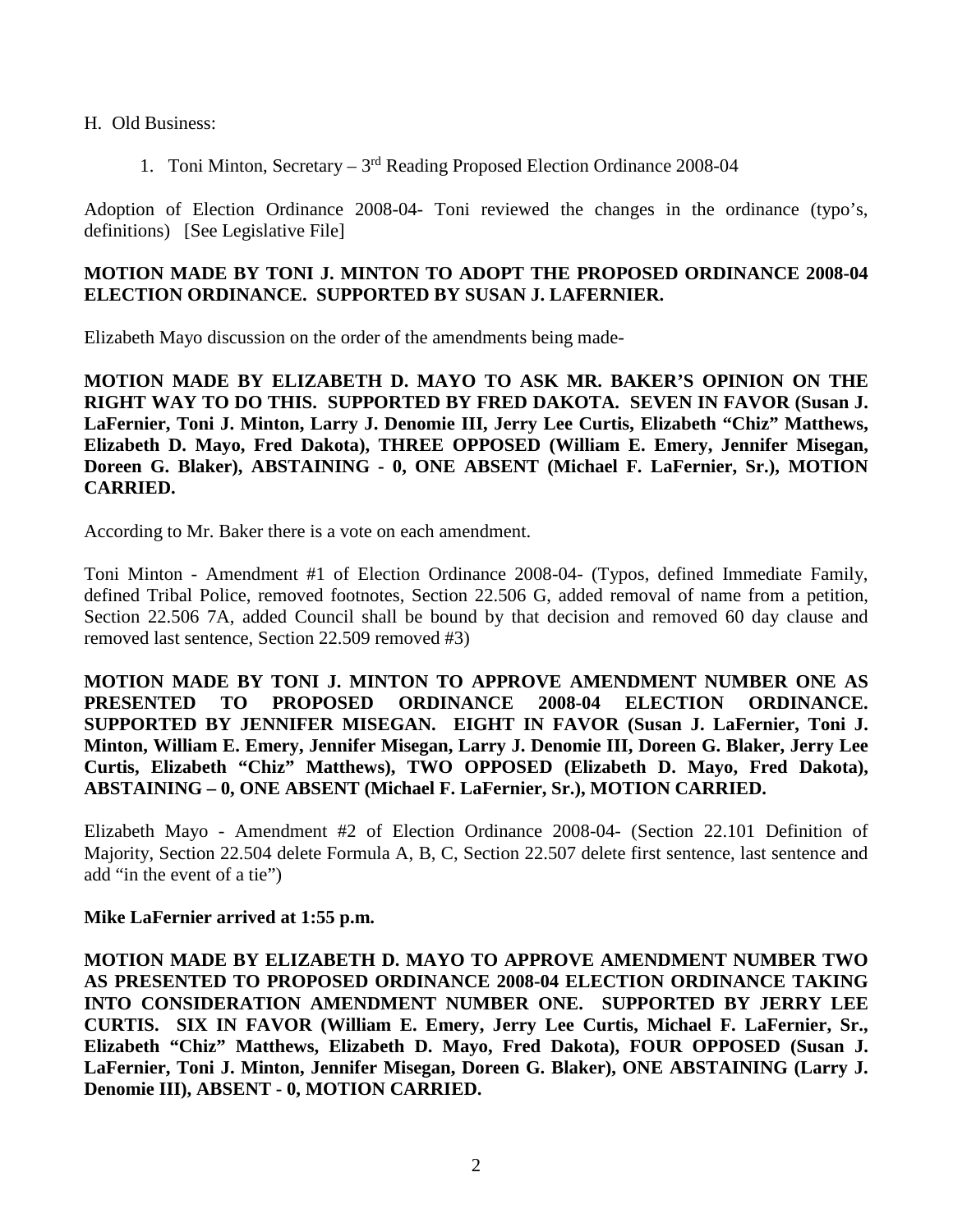Jennifer Misegan stated her opposition: She believes this changes the referendum vote by the people.

Elizabeth Mayo - Amendment #3 of Election Ordinance 2008-04- (Section 22.506 #7 and #8 Ballot Proposals)

**MOTION MADE BY ELIZABETH D. MAYO TO APPROVE AMENDMENT NUMBER THREE AS PRESENTED TO PROPOSED ORDINANCE 2008-04 ELECTION ORDINANCE TAKING INTO CONSIDERATION AMENDMENT NUMBER ONE AND TWO. SUPPORTED BY FRED DAKOTA. FIVE IN FAVOR (William E. Emery, Jerry Lee Curtis, Michael F. LaFernier, Sr., Elizabeth D. Mayo, Fred Dakota), SIX OPPOSED (Susan J. LaFernier, Toni J. Minton, Jennifer Misegan, Larry J. Denomie III, Doreen G. Blaker, Elizabeth "Chiz" Matthews), ABSTAINING - 0, ABSENT - 0, MOTION DEFEATED.**

### **Break: 2:44 – 2:55 p.m.**

Elizabeth Mayo - Amendment #4 of Election Ordinance 2008-04- (Section 22.403 Homebound and Marquette Trust Land Voters)

**MOTION MADE BY ELIZABETH D. MAYO TO APPROVE AMENDMENT NUMBER FOUR AS PRESENTED TO PROPOSED ORDINANCE 2008-04 ELECTION ORDINANCE TAKING INTO CONSIDERATION AMENDMENT NUMBER ONE, TWO AND THREE. SUPPORTED BY FRED DAKOTA. THREE IN FAVOR (Jerry Lee Curtis, Elizabeth D. Mayo, Fred Dakota), SIX OPPOSED (Susan J. LaFernier, Toni J. Minton, William E. Emery, Jennifer Misegan, Michael F. LaFernier, Sr., Elizabeth "Chiz" Matthews), TWO ABSTAINING (Larry J. Denomie III, Doreen G. Blaker), ABSENT - 0, MOTION DEFEATED.**

Return to the original motion:

**MOTION MADE BY TONI J. MINTON TO ADOPT THE PROPOSED ORDINANCE 2008-04 ELECTION ORDINANCE AS AMENDED. SUPPORTED BY SUSAN J. LAFERNIER. SEVEN IN FAVOR (Susan J. LaFernier, Toni J. Minton, William E. Emery, Jennifer Misegan, Doreen G. Blaker, Jerry Lee Curtis, Elizabeth "Chiz" Matthews), TWO OPPOSED (Elizabeth D. Mayo, Fred Dakota), TWO ABSTAINING (Larry J. Denomie III, Michael F. LaFernier, Sr.), ABSENT - 0, MOTION CARRIED.**

### **Elizabeth Mayo left at 3:04 p.m.**

- I. New Business:
	- 1. Diana Chaudier, Election Board Chair The Primary Election Timeline was given to the Council as information. The Primary Election will be held on November 1, 2008.
	- 2. Carole LaPointe, Health Director HRSA (Health Resources and Services Administration) Grant – Carole requested a letter from the Tribal Council President, stating we are a Federally Recognized Tribe, in order to apply for the HRSA Grant for OB-GYN and Pediatrician services with BCMH and Portage Health Systems.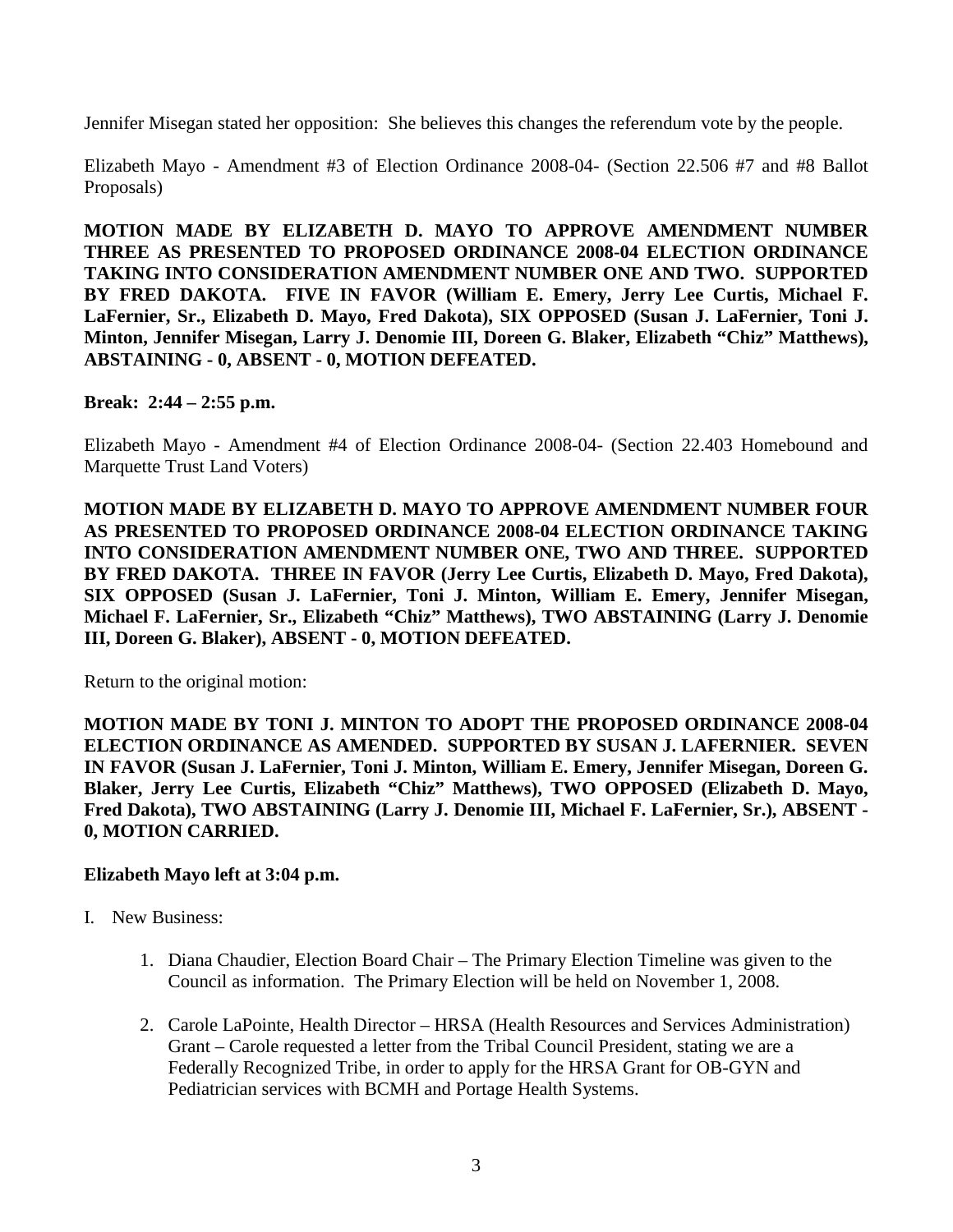3. Larry Denomie, CEO/Chris Gerard, Weed & Seed Coordinator [Chris not present] – The Ground Hog Video Surveillance System is sold only by LEA to law enforcement and other government agencies. This will be paid by the Weed & Seed Grant. It is an exclusive mobile surveillance system.

**MOTION MADE BY MICHAEL F. LAFERNIER, SR. TO APPROVE \$11,485.00 TO THE LAW ENFORCEMENT ASSOCIATES INC. FOR THE GROUND HOG VIDEO SURVEILLANCE SYSTEM. SUPPORTED BY JENNIFER MISEGAN. TEN IN FAVOR (Susan J. LaFernier, Toni J. Minton, William E. Emery, Jennifer Misegan, Larry J. Denomie III, Doreen G. Blaker, Jerry Lee Curtis, Michael F. LaFernier, Sr., Elizabeth "Chiz" Matthews, Fred Dakota), OPPOSED - 0, ABSTAINING - 0, ONE ABSENT (Elizabeth D. Mayo), MOTION CARRIED.**

4. Larry Denomie, CEO – Personal Property Auction Contract – to be held in conjunction with the KBIC rummage sale.

**MOTION MADE BY DOREEN G. BLAKER TO APPROVE THE B. PATIENT AUCTIONEER'S CONTRACT. SUPPORTED BY MICHAEL F. LAFERNIER, SR. NINE IN FAVOR (Susan J. LaFernier, Toni J. Minton, William E. Emery, Jennifer Misegan, Larry J. Denomie III, Doreen G. Blaker, Jerry Lee Curtis, Michael F. LaFernier, Sr., Fred Dakota), OPPOSED - 0, ONE ABSTAINING (Elizabeth "Chiz" Matthews), ONE ABSENT (Elizabeth D. Mayo), MOTION CARRIED.**

- J. Closed Session:
	- 1. Sarah Smith, Assistant CEO Newsletter Contract Renewal
	- 2. John Baker, Attorney
	- 3. Larry Denomie III, CEO
	- 4. Warren C. Swartz, Jr., President
	- 5. Jennifer Misegan/Francis LaPointe Finance Issue

**MOTION MADE BY MICHAEL F. LAFERNIER, SR. TO GO INTO CLOSED SESSION AT 3:28 P.M. SUPPORTED BY TONI J. MINTON. EIGHT IN FAVOR (Susan J. LaFernier, Toni J. Minton, William E. Emery, Larry J. Denomie III, Doreen G. Blaker, Jerry Lee Curtis, Michael F. LaFernier, Sr., Elizabeth "Chiz" Matthews), ONE OPPOSED (Fred Dakota), ABSTAINING - 0, TWO ABSENT (Jennifer Misegan, Elizabeth D. Mayo), MOTION CARRIED.**

(Jennifer Misegan out of room)

**Elizabeth Mayo returned at 3:29 p.m.**

**Break: 3:29 – 3:40 p.m.**

**Larry Denomie left 3:29 – 4:00 p.m.**